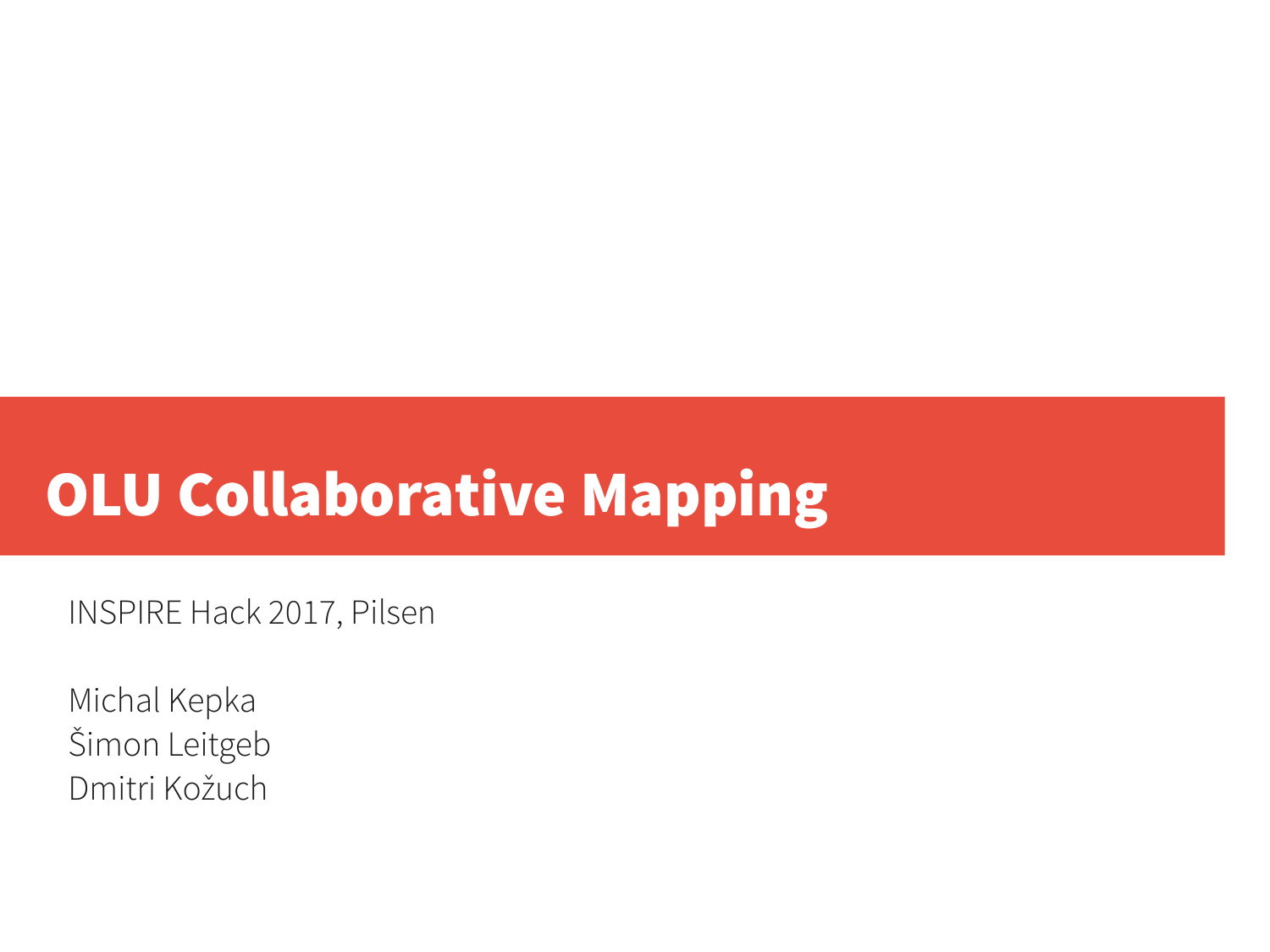#### Team Members

#### Šimon Leitgeb



Lesprojekt, Masaryk University in Brno, front-end developer (HS-Layers NG)

#### Michal Kepka



geomatician, developer of Web GIS, spatial data modelling, SensLog - sensor data manager, University of West Bohemia

#### Dmitrij Kozhukh



Lesprojekt, Open Transport Net developer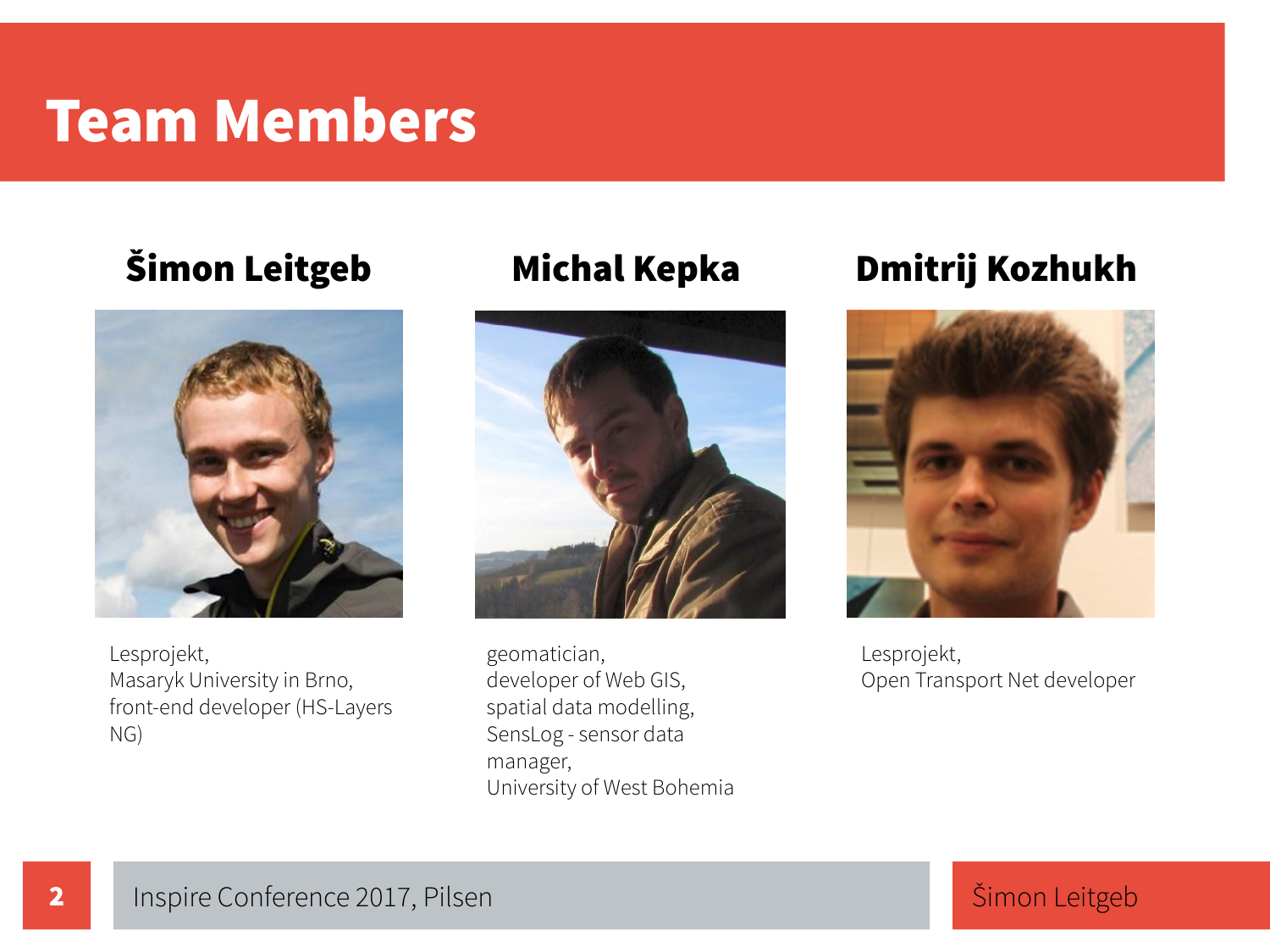# Supporting Projects

- Plan4all association aims to provide open datasets in transport, spatial and city planning, environment and tourism that are easy to reuse and access -<http://www.plan4all.eu/>
- DataBio Data-Driven Bioeconomy Horizon 2020 project oriented on usage of Big data in bioeconomy. Pilots are focused on agriculture, forestry and fishery domain -<http://databio.eu/>

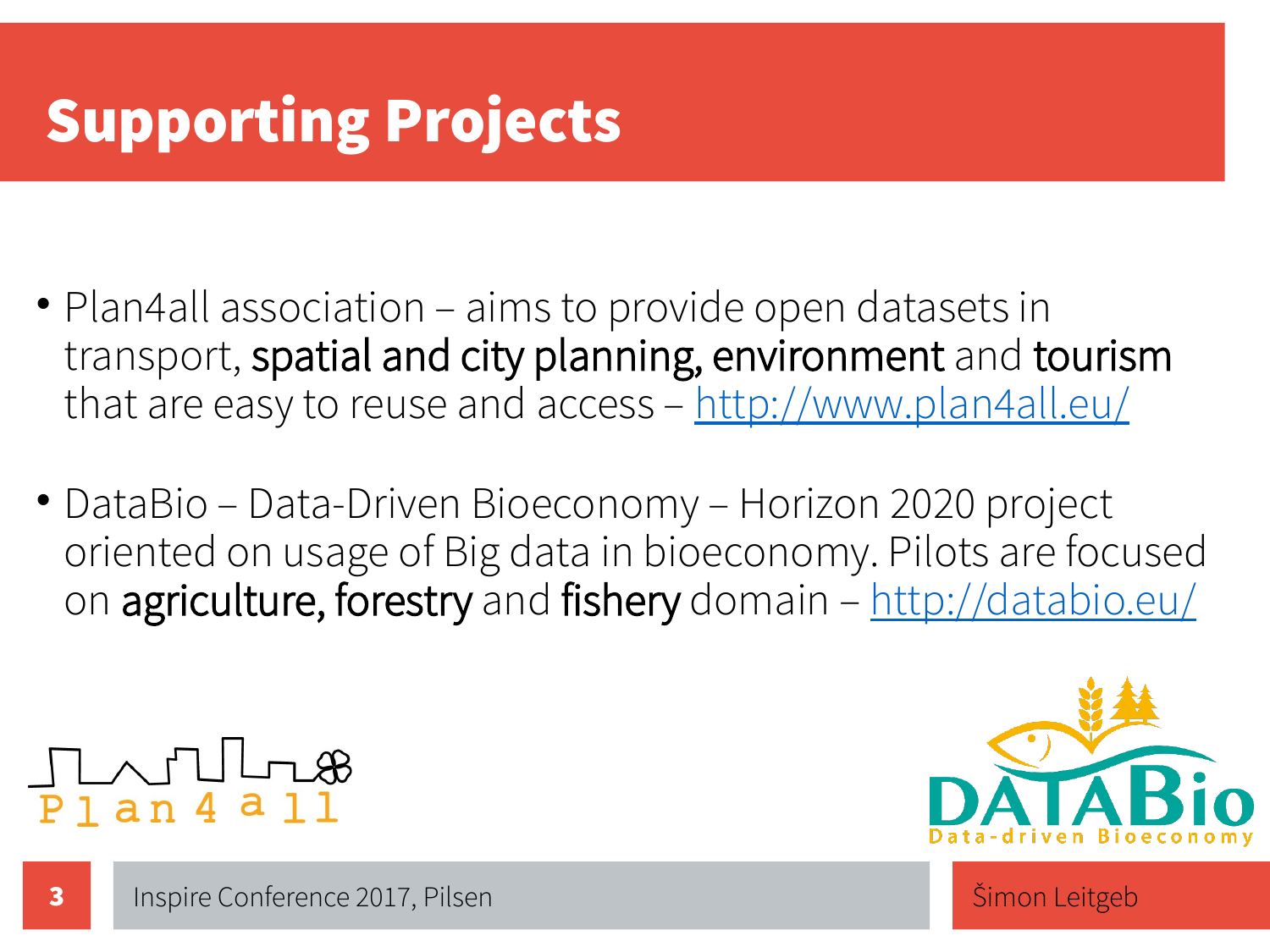#### Input Data

- Open Land-Use dataset
	- Detailed land-use maps of various regions based on certain pan-Europen datasets such as CORINE Landcover, UrbanAtlas enriched by available regional data
	- Open, harmonized and seamless database
	- Open and flexible data model
	- Combination of global and local data
	- [http://sdi4apps.eu/open\\_land\\_use/](http://sdi4apps.eu/open_land_use/)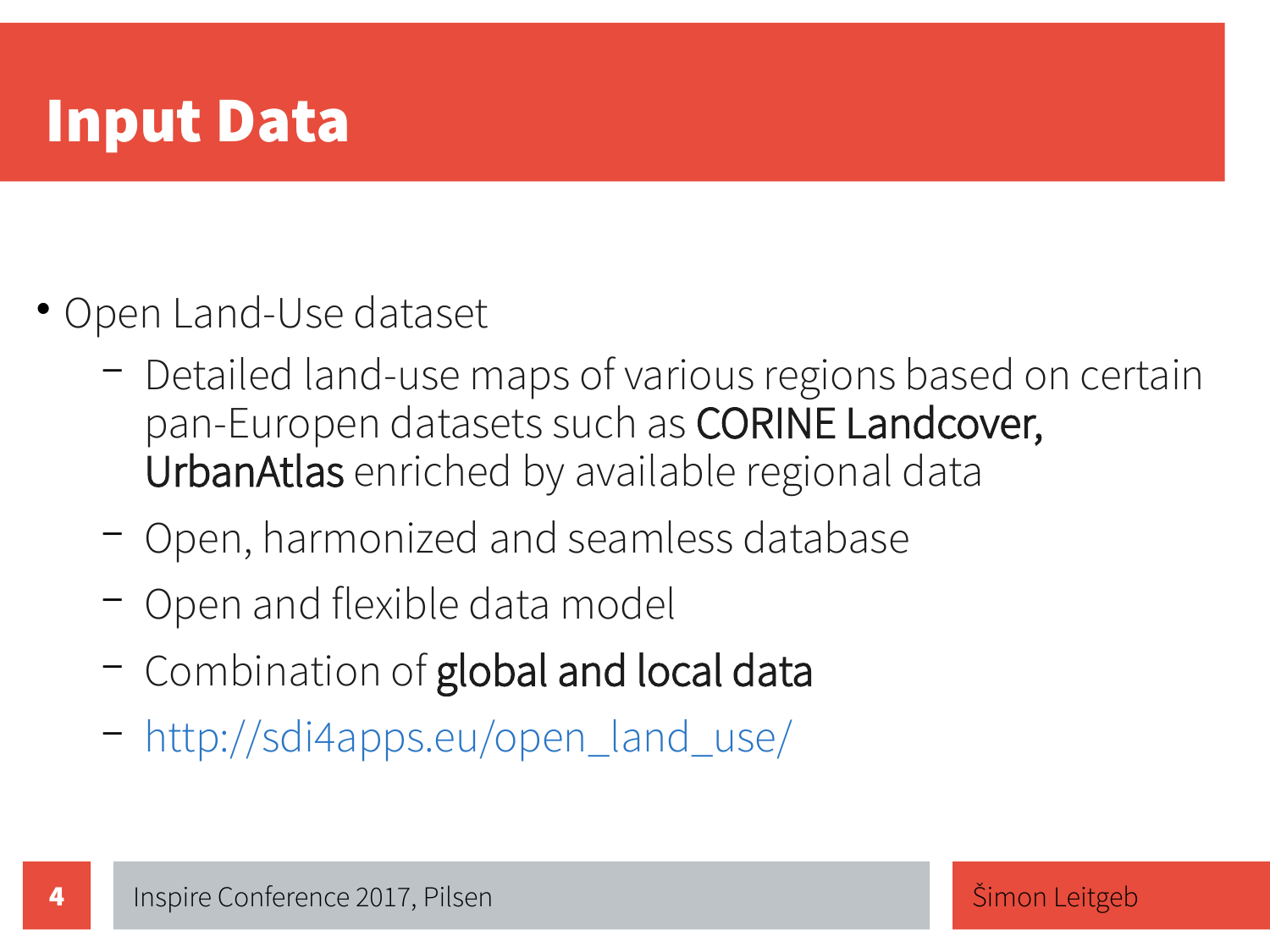## Used Software / Tools

#### • **SensLog** – <http://www.senslog.org/>

- Web-based sensor data management system.
- Solution suitable for static in-situ monitoring devices as well as for mobile devices with live tracking ability
- Module for collecting VGI
- BSD licence
- HSLayers-NG + Cordova
	- Hybrid mobile and responsive web application
	- Many components available
	- Open Source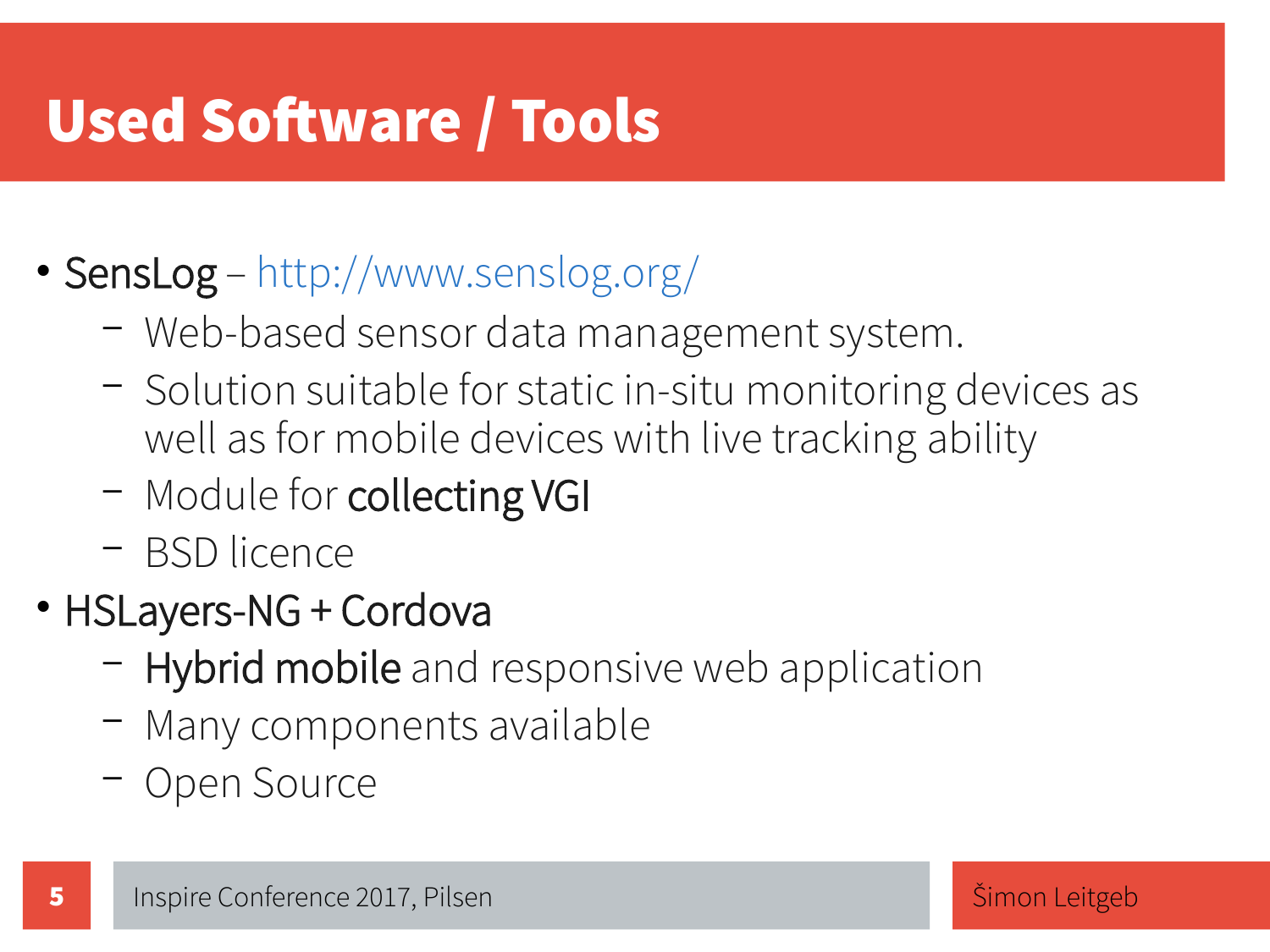## Project Idea and Results

- Display OLU in mobile app as an **editable base map**
- Create map features with corresponding attributes
- Insert notes or proposals for **improvement** of the base map (OLU)
- Data model of SensLog VGI module is **independent** on the target spatial data set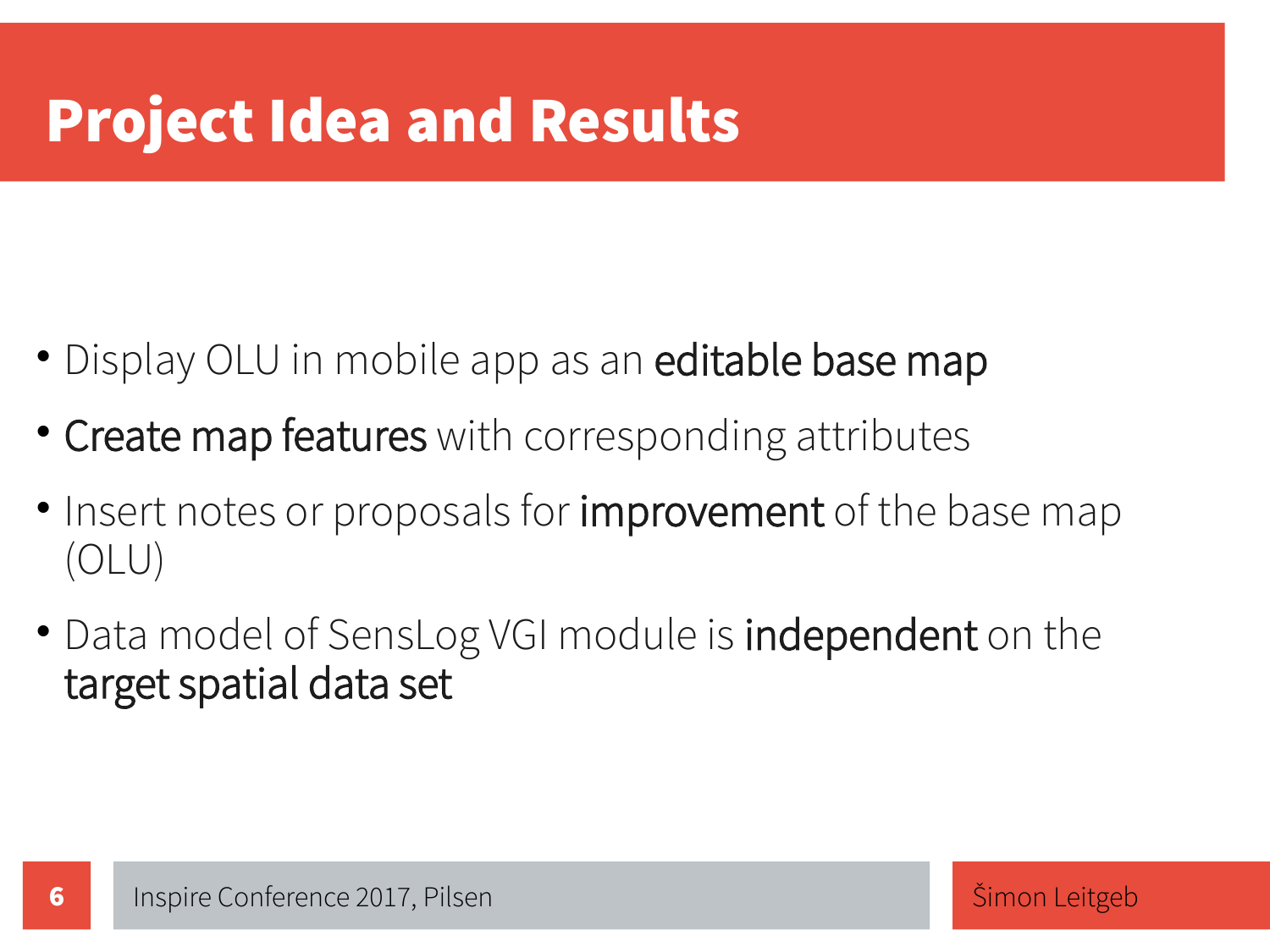#### Structure of the Solution

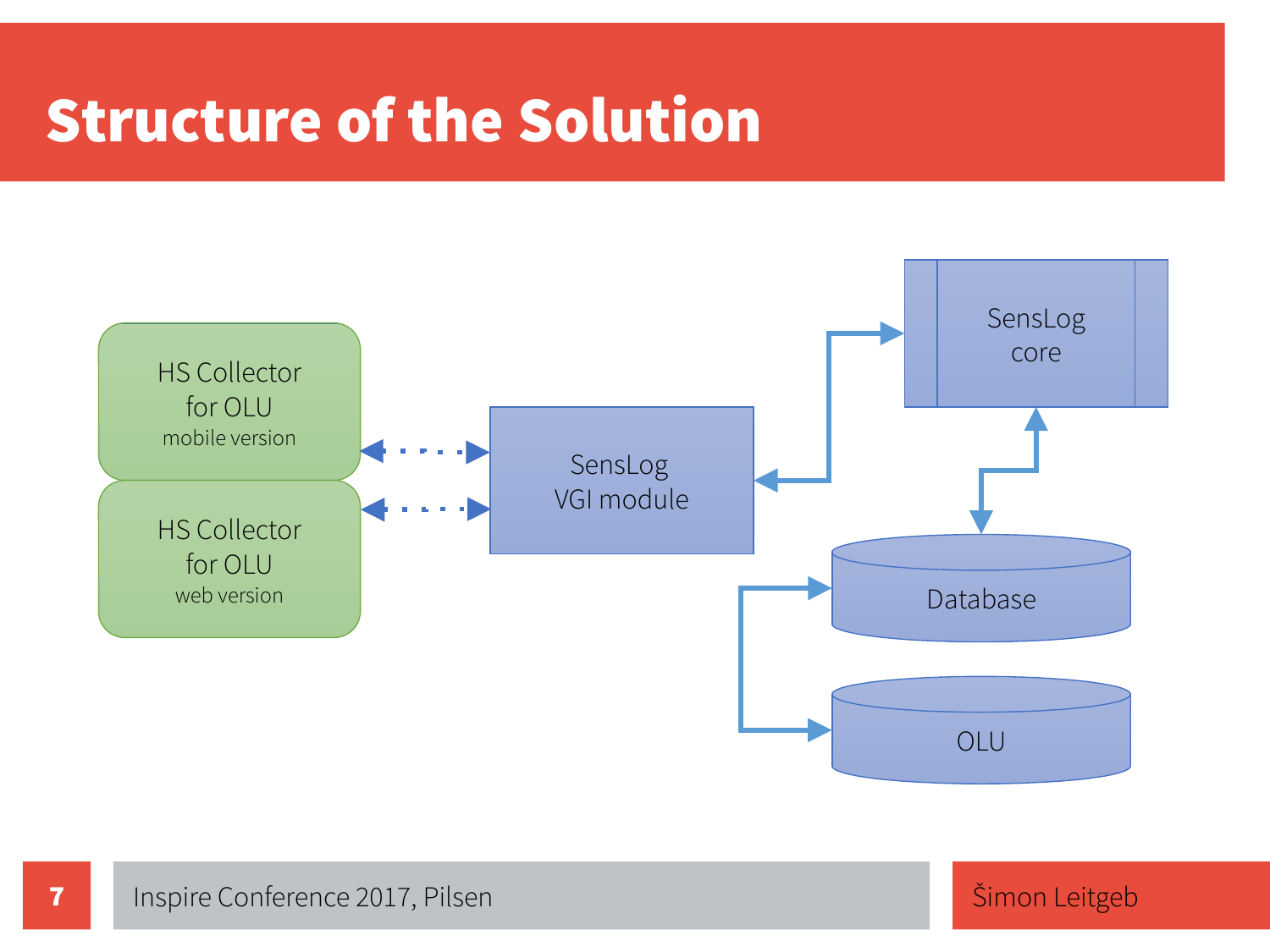### Mapping OLU to SensLog



Example of OLU feature as VGIObservation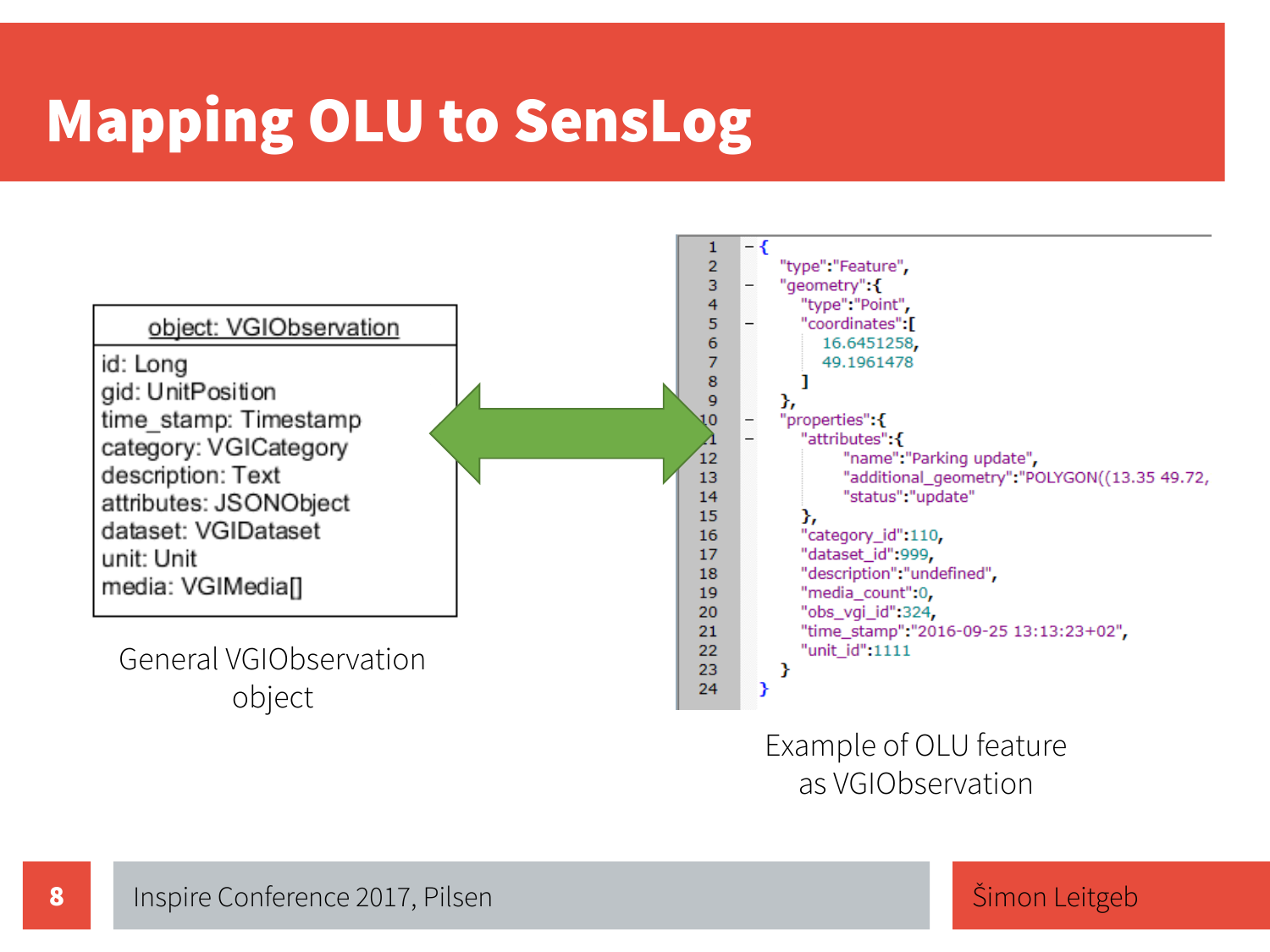## HSLayers-NG Redesign

- Conforming to Material design
- Goals:

- Simple and intuitive interface
- Responsive layout
- Visual integrity across web and mobile versions
- Most functionality will also be more accessible as a result
	- multiple theme options
	- user themes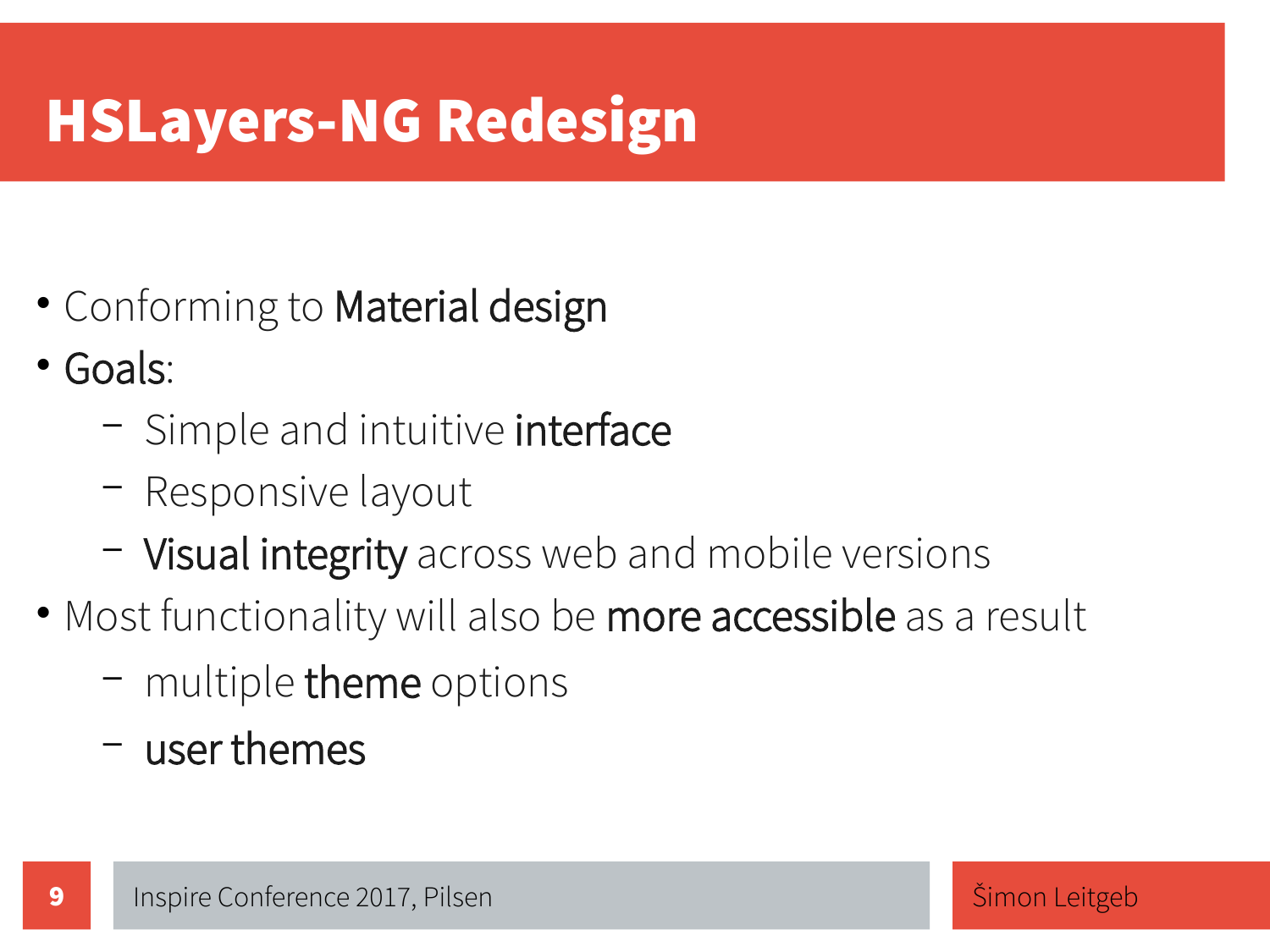#### Mobile Application So Far



10 Inspire Conference 2017, Pilsen State Conference 2017, Pilsen State Schwarzen State Simon Leitgeb